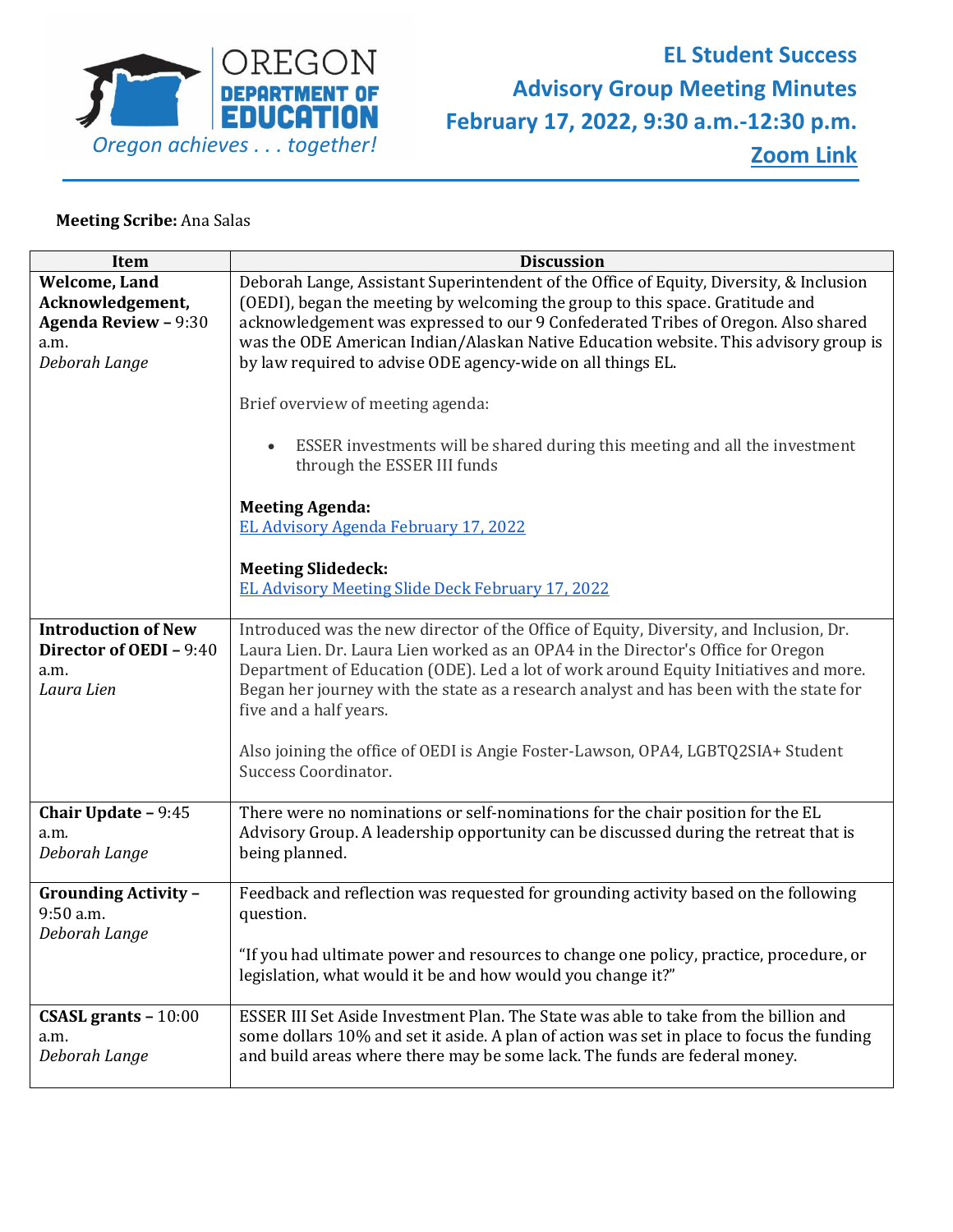|                                                                      | Questions will be gathered from the chat. Leader of the ESSER team is Cynthia Stinson.<br>For additional details of the plan please visit the ESSER III Set Aside Investment Plan<br>website (link will be provided on the slide deck provided above).<br>There are 12 total investments that are being used for the 10% set aside. Investment<br>number 10 will be housed in the office of OEDI. Centering equity.<br>Oregon identified ESSER priorities: Unfinished learning; health, safety, and<br>wellness; connection; strengthening high-quality, culturally-sustaining and<br>revitalizing instruction, leadership, and programming.<br>Community and educator input was family engagement, centering equity,<br>disparate impact, grade-level transition, sustainability.<br>\$56 million went into unfinished learning in 8 investments. There are also \$11<br>million going into jumpstart kindergarten, \$11 million after-school learning, \$23<br>million unallocated.                                                                                                                                                                                                                                                                                                                                                                                                                                                                                                                                                                                                                                                                                                                                                                                                                                                                                                                                                                                                                                                                                              |
|----------------------------------------------------------------------|------------------------------------------------------------------------------------------------------------------------------------------------------------------------------------------------------------------------------------------------------------------------------------------------------------------------------------------------------------------------------------------------------------------------------------------------------------------------------------------------------------------------------------------------------------------------------------------------------------------------------------------------------------------------------------------------------------------------------------------------------------------------------------------------------------------------------------------------------------------------------------------------------------------------------------------------------------------------------------------------------------------------------------------------------------------------------------------------------------------------------------------------------------------------------------------------------------------------------------------------------------------------------------------------------------------------------------------------------------------------------------------------------------------------------------------------------------------------------------------------------------------------------------------------------------------------------------------------------------------------------------------------------------------------------------------------------------------------------------------------------------------------------------------------------------------------------------------------------------------------------------------------------------------------------------------------------------------------------------------------------------------------------------------------------------------------------------|
| <b>Annual EL Report</b><br>Feedback Plan - 10:15<br>a.m.<br>Josh Rew | Annually the Department is required by law to submit to the legislature a report on<br>English Learners. Districts are also required to add the report to their website by July 1,<br>2022.<br>A Google document "Oregon English Learner Report (2019-2020)" has been developed<br>to gather feedback. This will help the group to provide feedback on the Spanish or the<br>English version. Deadline is flexible but would like to receive some feedback before<br>March 17, 2022. Next step: gather and summarize feedback and bring it back to the<br>advisory group to share. (Google Form can be found in the slide deck on Slide 17).<br>Feedback given during meeting:<br>Effort to report on the framework and report on other student groups that<br>reflect an intersectionality on English Learners<br>Information about students in dual language programs in Oregon<br>Free pre-school and postsecondary for our students / childcare program<br>available with multilingual instructors/care providers<br>Allowing newcomer Els and any other student the opportunity to continue their<br>education until the age of 21 and creating pathways for them<br>Changing monolingual ideologies and practices. One way we can change this is<br>by adopting standards in languages other than English<br>Continuation of free and reduced lunch programs and programs that<br>incorporate the culture of students/families<br>Support for integrated ELD<br>Restructure school sites to become birth-end of life community education<br>centers. Childcare, early childhood ed, community ed, K-12, etc<br>The Comparison Tool can help/benefit with how the money is being used. There could<br>be that for this year provided is a scale down comparison and show the comparisons<br>where there is weak data, which would include the financial data.<br>Data is collected on the instructional program. There needs to be improvement with the<br>department in this area and the data that is collected to support not only this report but<br>also others as well. |
| Break - 10:25 a.m.                                                   |                                                                                                                                                                                                                                                                                                                                                                                                                                                                                                                                                                                                                                                                                                                                                                                                                                                                                                                                                                                                                                                                                                                                                                                                                                                                                                                                                                                                                                                                                                                                                                                                                                                                                                                                                                                                                                                                                                                                                                                                                                                                                    |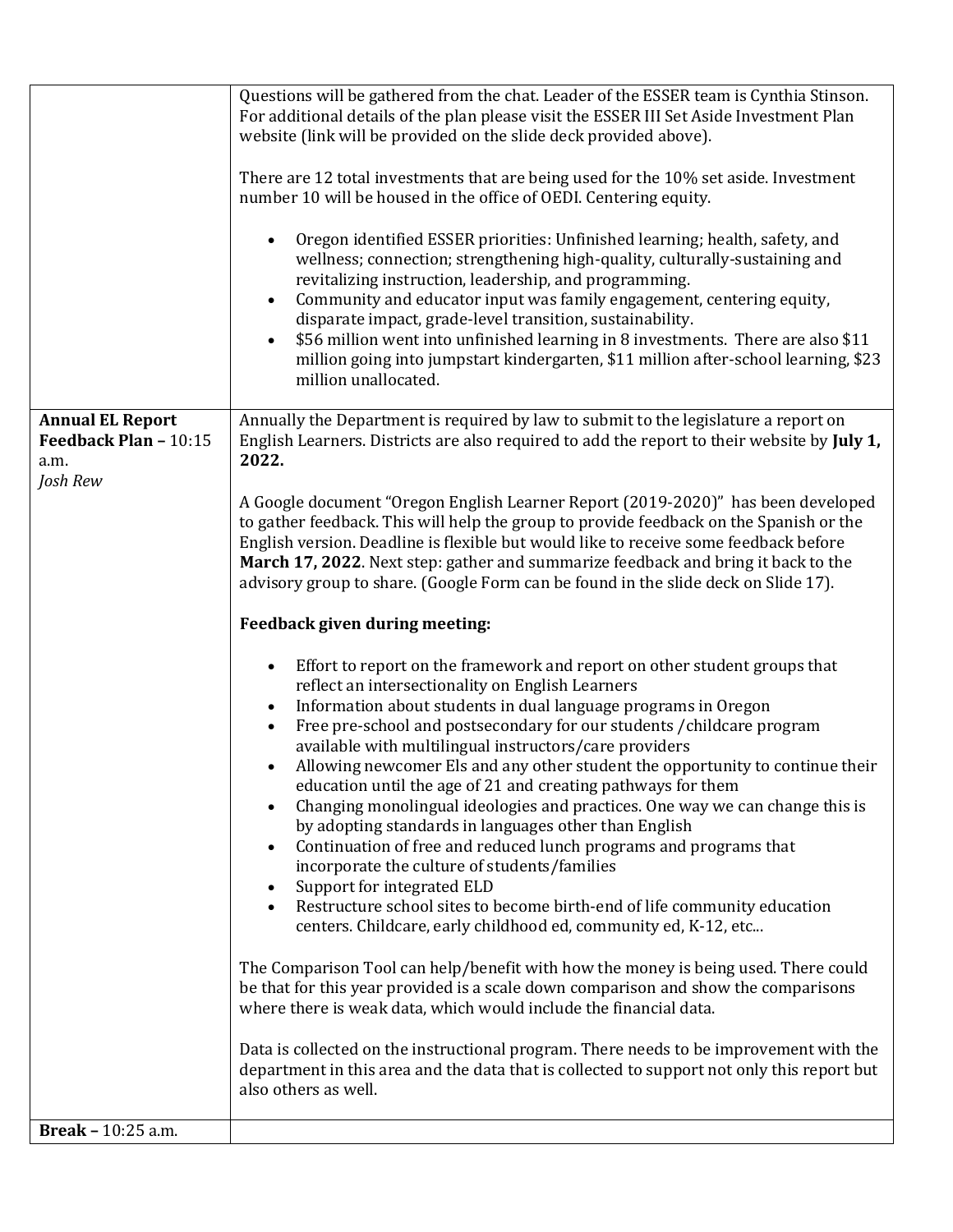| <b>Methods of</b><br>Administration<br><b>Program/Civil</b><br>Rights $-10:35$ a.m.<br>Karin Moscon            | Feedback is requested during this section on how we can better go about the work. The<br>team works on Civil Rights reviews and monitoring of high school and community<br>colleges that have any kind of career technical education courses.<br><b>Section overview:</b><br>Overview of 1953 Oregon's Civil Rights Bill, current definition of discrimination,<br>and the 10 protected classes<br><b>Federal Civil Rights Laws</b><br>Students being trapped into Vocational Education. Preventing equitable access<br>to programs<br>Thoughtful examination and step by step procedures if a student is experiencing<br>discriminatory barriers. Providing access and translation services.<br>Visited are 10 high school systems and 1 community college every year<br>$\bullet$<br>Steps taken to during the team visit and after, from interviewing students to<br>monitoring completion of the actions and reports<br><b>Advisory Group Q&amp;A:</b><br>Q: Are there any rules/policies about retaliation?<br>A: Yes, all of the Civil Rights laws come with rules about retaliation. If someone files a<br>complaint they are not allowed to be retaliated against.<br>Q: Explain the process for how your group identifies the 10 high school systems per<br>year? Also, do you have a set procedure that you go through to evaluate that system?<br>A: Yes, requirements that are followed in the law. Enrollment data for the whole school<br>in career technical education is looked at which ties into the vocational education act.<br>The 4 areas being looked at are: gender, emergent bilingual status; students with<br>disabilities; race, color and national origin. Other areas that are being looked at are the<br>percentage of students of color in each class. There are also 5 different sizes of school<br>that are being looked at for representation, graduation rates, and absenteeism.<br>Google feedback form was shared on how we can better help the systems to help our<br>schools and better support programs (link can be found in the slide deck on Slide 37). |
|----------------------------------------------------------------------------------------------------------------|-----------------------------------------------------------------------------------------------------------------------------------------------------------------------------------------------------------------------------------------------------------------------------------------------------------------------------------------------------------------------------------------------------------------------------------------------------------------------------------------------------------------------------------------------------------------------------------------------------------------------------------------------------------------------------------------------------------------------------------------------------------------------------------------------------------------------------------------------------------------------------------------------------------------------------------------------------------------------------------------------------------------------------------------------------------------------------------------------------------------------------------------------------------------------------------------------------------------------------------------------------------------------------------------------------------------------------------------------------------------------------------------------------------------------------------------------------------------------------------------------------------------------------------------------------------------------------------------------------------------------------------------------------------------------------------------------------------------------------------------------------------------------------------------------------------------------------------------------------------------------------------------------------------------------------------------------------------------------------------------------------------------------------------------------------------------------------------------------------|
| Socioeconomic<br><b>Measures Workgroup</b><br><b>Feedback Sessions -</b><br>11:05 a.m.<br><b>Michael Reyes</b> | Goal of this project is to evaluate current measures of how we determine socioeconomic<br>disadvantage for students. Establishing a more accurate measure.<br><b>Section overview:</b><br>Project core values and goals are to design measures that will be helpful to<br>communities and schools and not cause harm<br>Economically disadvantaged measures includes free and reduced lunches and<br>eligibility<br>Socioeconomic status is the social standing or class of an individual group<br>Counts of schools offering free/reduced price meals to all students. There was a<br>big need in 2020.<br>Reporting is mostly self-reported data. This is reported to ODE from schools and<br>districts. Challenge is that many of these reports are tied to ESSA Accountability                                                                                                                                                                                                                                                                                                                                                                                                                                                                                                                                                                                                                                                                                                                                                                                                                                                                                                                                                                                                                                                                                                                                                                                                                                                                                                                  |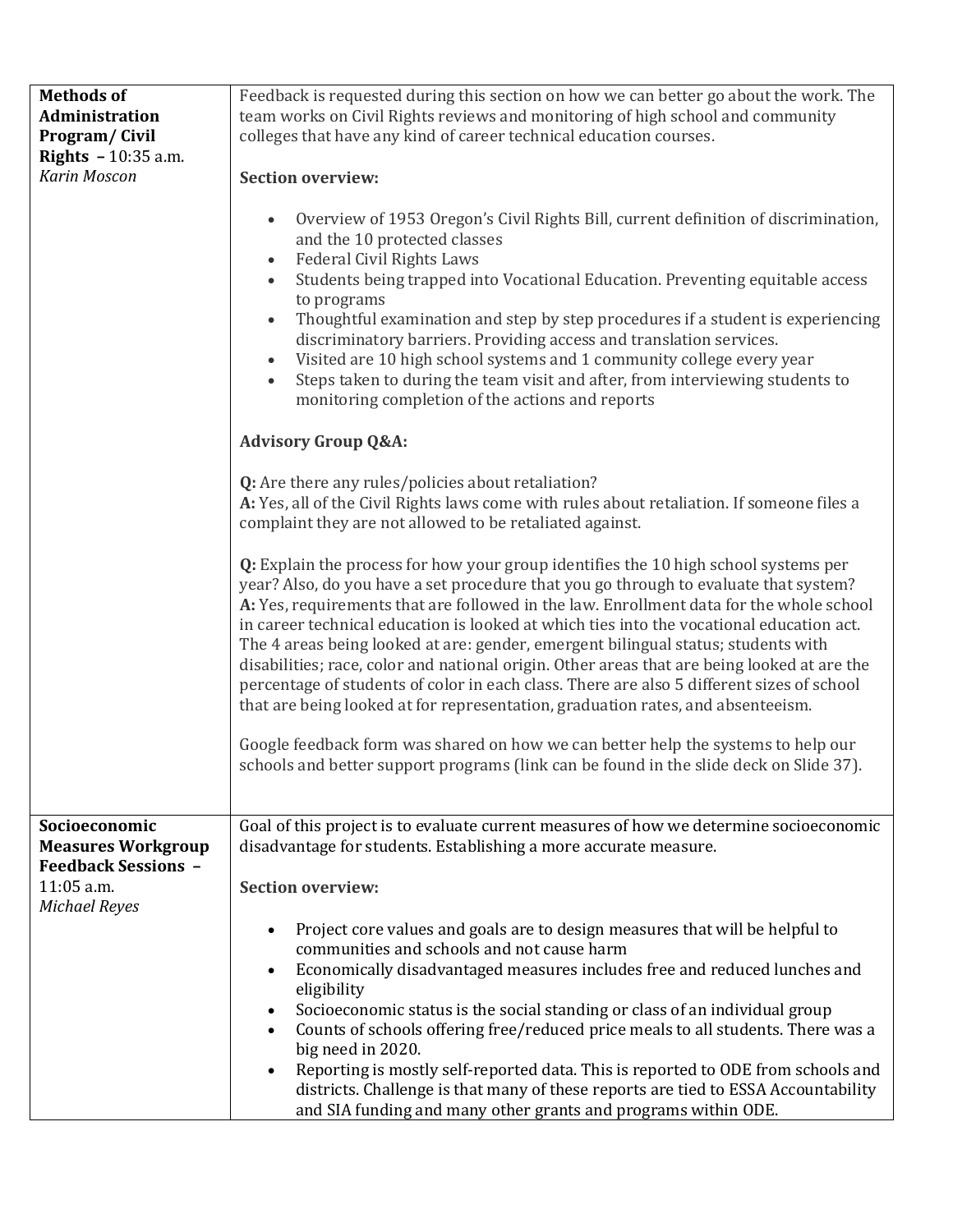|                                                              | Potential alternatives keep the definition of free and reduced price eligibility.<br>$\bullet$<br>Also use direct certification and expand definition                                                                                                                                                                             |
|--------------------------------------------------------------|-----------------------------------------------------------------------------------------------------------------------------------------------------------------------------------------------------------------------------------------------------------------------------------------------------------------------------------|
|                                                              | Discussion/Advisory group Q&A:                                                                                                                                                                                                                                                                                                    |
|                                                              | <b>Q:</b> What is the timeline for feedback/participation on developing the new way to<br>identify students?<br>A: First is to pass temporary rules. There is connection to SSA/SIA funding sources.<br>Timeframe could be a year or year and a half to engage community partners and figure                                      |
|                                                              | out what kind of measure needs to be developed.                                                                                                                                                                                                                                                                                   |
|                                                              | A challenge for people is also self reported income.                                                                                                                                                                                                                                                                              |
|                                                              | What about newcomer/refugee students? About 96% of our newcomer/refugee<br>students in our newcomer centers are also McKinney-Vento eligible. They fall into that<br>classification of low income.                                                                                                                                |
|                                                              | <b>Q:</b> Is there a way to collect community data and correlate with age groups? I'm thinking<br>about food bank distribution, other social services distributions. (Without names of<br>course but with age levels noted on their stats)<br>A: Dependent on the funding source or the program and thinking about different ways |
|                                                              | of using it.                                                                                                                                                                                                                                                                                                                      |
|                                                              | There's a delicate balance that should be considered: We don't want to assume<br>'disadvantage' related to family/community characteristics that those                                                                                                                                                                            |
|                                                              | families/communities do not experience as disadvantage. I wonder if another term<br>could be considered?                                                                                                                                                                                                                          |
|                                                              | Factors such as differences in cost of living across the state, availability/cost of housing<br>in different communities, types of employment available in communities all impact our<br>families.                                                                                                                                |
| Break - $11:35$ a.m                                          |                                                                                                                                                                                                                                                                                                                                   |
| Seal of Biliteracy/Seal<br>of Multiliteracy<br>$-11:45$ a.m. | The hope is to create the new seal of Multiliteracy. In 2021 65% of all recipients of the<br>Biliteracy Seal were speakers of other languages and not native speakers.                                                                                                                                                            |
| <b>Taffy Carlisle</b>                                        | <b>Section overview:</b>                                                                                                                                                                                                                                                                                                          |
|                                                              | Oregon State Seal of Biliteracy and Multiliteracy 581-021-0580<br>Concept of changing from Biliteracy to Multiliteracy<br>Rule change removes all language to equal footing. World language would need<br>updating because of linguistic inclusion.                                                                               |
|                                                              | Timelines shared September to December 2021 - December 2021-March 2022.<br>Proposed rule changes refining the language of biliteracy, multiliteracy, and<br>world languages some of these changes being reflect on the OAR<br>Feedback from the Rules Advisory Committee (RAC), State Board, and external<br>workgroup.           |
|                                                              | Proposed rules impact Racial Equity and Fiscal/Small Business Impact. This will<br>increase the number of students that would qualify for the Biliteracy Seal by<br>putting languages on equal footing. No out-of-pocket expense for districts on                                                                                 |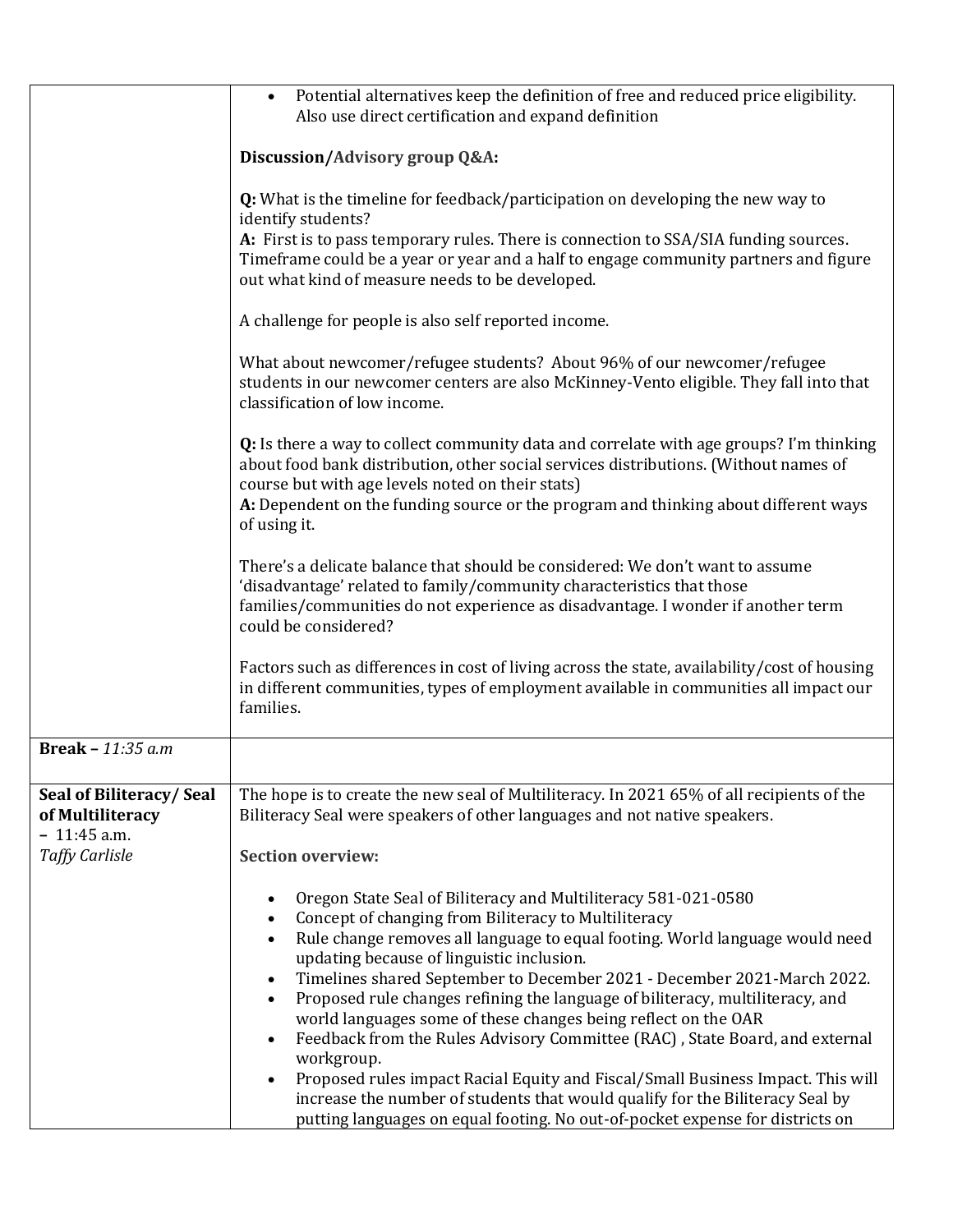| seals or certificates. ODE provides certificates and seals. There may be an<br>increased cost for districts for the assessments.                                                                                                                                                                                                                                                                                                                                                    |
|-------------------------------------------------------------------------------------------------------------------------------------------------------------------------------------------------------------------------------------------------------------------------------------------------------------------------------------------------------------------------------------------------------------------------------------------------------------------------------------|
| <b>Next steps:</b>                                                                                                                                                                                                                                                                                                                                                                                                                                                                  |
| Bring all input, suggestions, and changes to the Rules Advisory Committee and<br>the State Board in March<br>Build guidance on the new rules for statewide communication<br>Build promotional materials and plan for the Oregon State Seal of Multiliteracy<br>Continue articulation work with HECC and statewide postsecondary schools                                                                                                                                             |
| Feedback form provided in slide deck on Slide 65.                                                                                                                                                                                                                                                                                                                                                                                                                                   |
| <b>Advisory Group Q&amp;A</b>                                                                                                                                                                                                                                                                                                                                                                                                                                                       |
| Q: Can non-English language be in any other language?<br>A: We are tied to a degree to the available assessments. We also have a portfolio option<br>that would engage community members that speak in that language in helping to create<br>a portfolio of the four language domain.                                                                                                                                                                                               |
| Q: Is there U.S. data that can be shared regarding how Oregon compares to other states?<br>A: Yes, the National Biliteracy Seal group is collecting data on the 2021 school year.                                                                                                                                                                                                                                                                                                   |
| Q: Will this data be included in the ODE Equity Report?<br>A: It has been added to the state report card and legislative report. Follow up on ODE<br>Equity Report will be done.                                                                                                                                                                                                                                                                                                    |
| Q: Can students opt into a different district to obtain a seal if desired?<br>A: Have not looked into this. Currently students can take the assessment at any time in<br>high school.                                                                                                                                                                                                                                                                                               |
| Q: How can we further promote this to allow more students?<br>A: Communication plan needs to be established and need to have a certain amount of<br>people representing student populations at the table in districts. There also needs to be<br>district accountability on how information is being received and shared. Another area of<br>improvement is to better provide access to students that are experiencing disabilities,<br>especially students with modified diplomas. |
| <b>Q:</b> Can you repeat what you said about tribal languages? They can also put together a<br>portfolio option, correct?<br>A: The education department knows the intermediate high proficiency target and they<br>do their own assessment. The tribe assesses the language and notifies ODE of the<br>students that have met the target language.                                                                                                                                 |
| Q: If they don't have access in their district to the assessment, is there a pathway for<br>access to the necessary resources for students to complete the assessment to earn the<br>seal?<br>A: The window has been extended for accepting the Biliteracy Seal. Even if the district is<br>not involved the student will earn the Biliteracy Seal.                                                                                                                                 |
|                                                                                                                                                                                                                                                                                                                                                                                                                                                                                     |